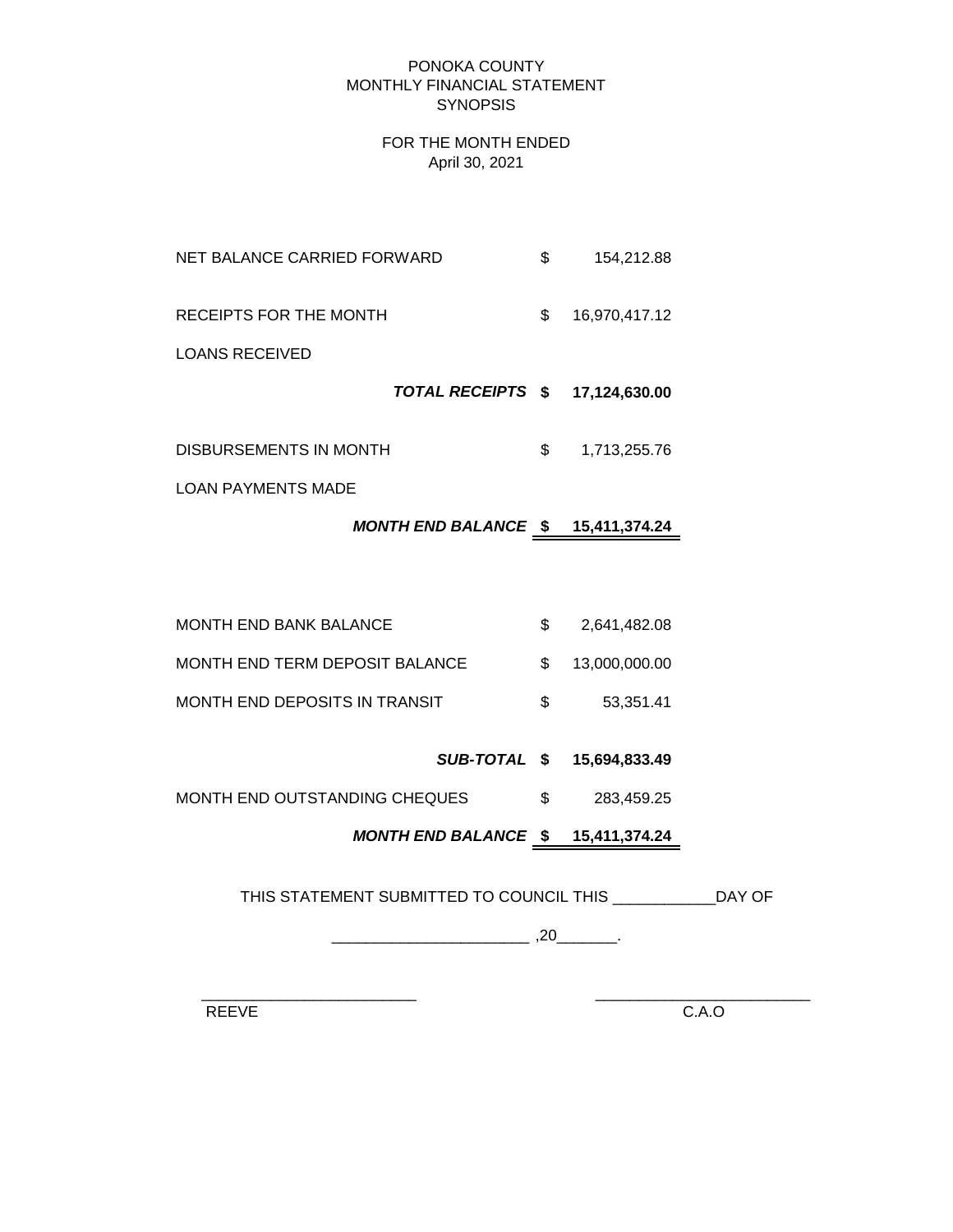### PONOKA COUNTY MONTHLY FINANCIAL STATEMENT

## FOR THE MONTH ENDED April 30,2021

|                                                                                                          | <b>GENERAL</b>         | <b>Previous Month</b> | <b>PAYROLL</b> |
|----------------------------------------------------------------------------------------------------------|------------------------|-----------------------|----------------|
| NET BALANCE AT END OF PREVIOUS MONTH                                                                     | \$<br>$(17,659.97)$ \$ | 5,587,599.44 \$       | 5,010.18       |
| RECEIPTS FOR THE MONTH<br><b>OUTSTANDING DEPOSITS</b>                                                    | \$<br>3,715,341.15 \$  | 162,599.87 \$         | 255,012.72     |
| <b>TERMS</b>                                                                                             | \$<br>13,000,000.00 \$ | 14,000,000.00 \$      |                |
| <b>SUB TOTAL</b>                                                                                         | \$<br>16,697,681.18 \$ | 19,750,199.31 \$      | 260,022.90     |
| LESS:                                                                                                    |                        |                       |                |
| <b>CHEQUES ISSUED</b>                                                                                    | \$<br>1,422,858.12 \$  | 5,767,859.28 \$       | 255,007.14     |
| <b>Bank Charges</b><br><b>INTEREST TO GENERAL</b><br>PAP In Transit (ATB - National Tire & Rimbey Agrim) | \$<br>35,358.60        |                       | 15.76          |
| <b>MONTH END BALANCE \$</b>                                                                              | 15,239,464.46 \$       | 13,982,340.03 \$      | 5,000.00       |
| BANK BALANCE AT END OF MONTH                                                                             | \$<br>2,469,556.52 \$  | $(44,023.07)$ \$      | 5,015.78       |
| <b>TERM DEPOSIT BALANCE</b>                                                                              | \$<br>13,000,000.00 \$ | 14,000,000.00 -       |                |
| <b>OUTSTANDING DEPOSITS</b>                                                                              | \$<br>53,351.41 \$     | 48,557.20 \$          |                |
| FROM TRUST ACCOUNTS                                                                                      | \$                     | \$                    | \$             |
| <b>SUB-TOTAL</b>                                                                                         | \$<br>15,522,907.93 \$ | 14,004,534.13 \$      | 5,015.78       |
| LESS:                                                                                                    |                        |                       |                |
| <b>OUTSTANDING CHEQUES</b>                                                                               | \$<br>283,443.47 \$    | 22,194.10 \$          |                |
| <b>INTEREST TO GENERAL ACCOUNT</b>                                                                       |                        |                       | \$<br>15.78    |
| <b>MONTH END BALANCE \$</b>                                                                              | 15,239,464.46 \$       | 13,982,340.03 \$      | 5,000.00       |